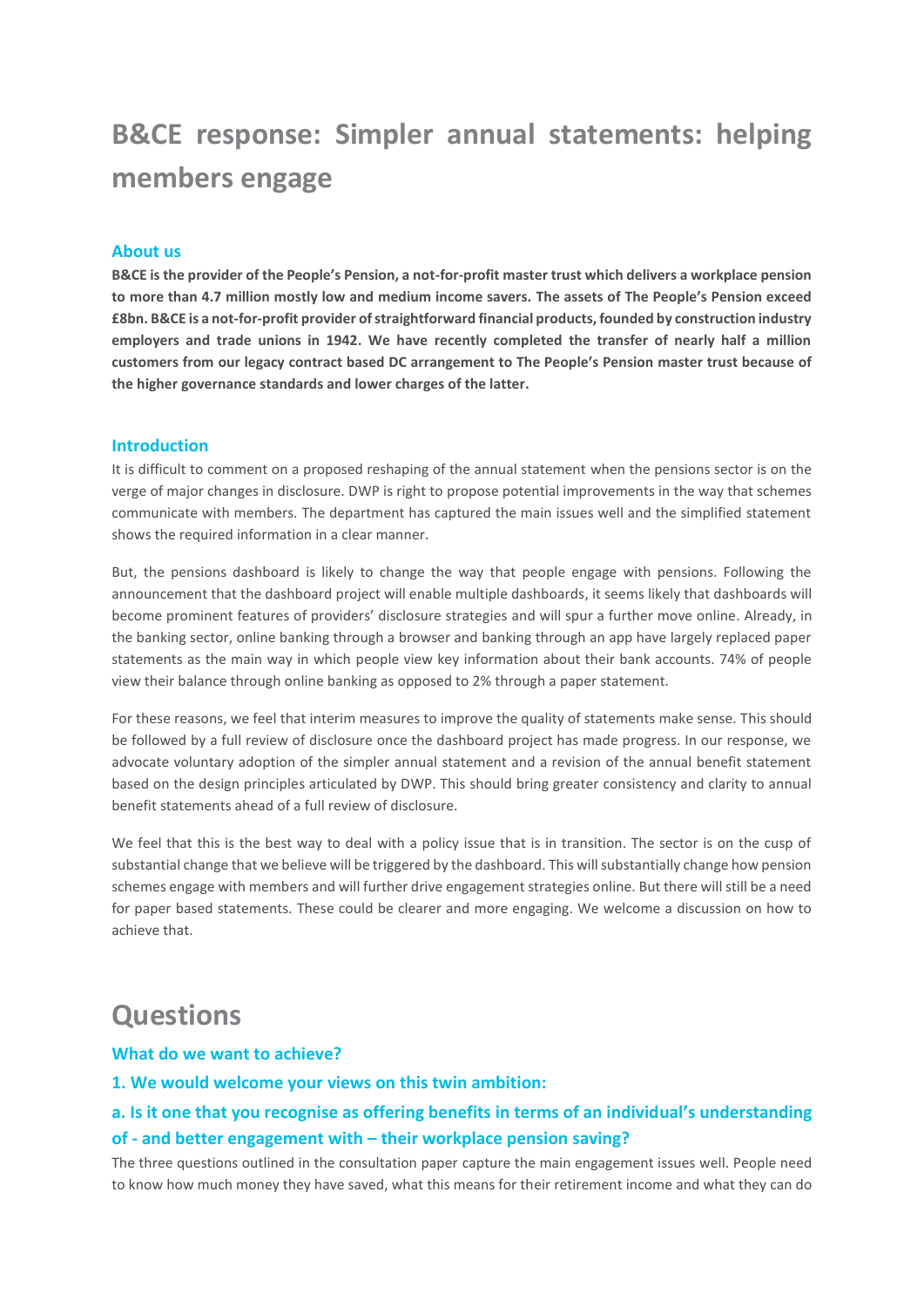in order to affect their future retirement income. We note that the third question goes beyond the disclosure requirements but do not disagree with it as an intention.

### **b. In what ways could consistent workplace pension annual benefit statements offer an opportunity to improve engagement with and understanding of pension provision?**

Our experience and research suggests that the ability to improve understanding and engagement through the statement is slight. Research shows that people tend not to remember receiving an annual statement (34% of AE savers do) and those who do, tend not to take any action as a result of receiving their statement. It is an open question to what extent these low figures represent an intrinsic problem with annual statements. But we note also that engagement with pensions is low across the board and not just in relation to the annual benefit statement.

We note that 2% of UK adults use their bank statement (whether delivered online or by post) to check their balance, as opposed to 42% who use a mobile app and 74% who use online banking through a browser<sup>1</sup>. While this is an imperfect proxy as people will have more of a need to check their balance from day to day with their current account than with their pension, the preference for online channels is clear. Once people have the online channel, they do not need the statement in the same way.

### **2. We would welcome**

1

### **a. views on how annual statements are positioned within your broader member engagement strategy?**

TPP has a clear and factual annual benefit statement. The statement covers broadly the same information as the template statement in the consultation document. If TPP has an email address for a member then they receive an annual statement in their online account. If their employer has not supplied an email address then they will receive paper communications with the option to continue opted in to paper communications.

TPP believes in well-designed, clear communications and we aim for clarity and accessibility in our communications with members. We believe we have a communications package that is suitable for our membership. But, automatic enrolment is inherently passive: 16% of our membership do not realise that they are in a pension scheme, despite communications from both us and their employer. We are therefore in a position where we produce and send communications we believe are well designed but we expect low levels of engagement from our membership.

This may change as pot sizes grow. We have experienced a small but significant uptick in the number of people calling our call centre post April 2019. While a minority of these have chosen to opt out or cease contributions, a larger proportion have begun to notice increasing regular deductions from their pay and are correspondingly curious about TPP. This is an interesting and potentially important trend but we are some way away from widespread engagement with retirement saving.

# **b. views on the implications of requiring trustees and scheme providers to have regard to principles; descriptors or a simpler statement template on other communication materials, including the need for and cost of redesigning approaches.**

We agree with the design principles and favour the design principles as the best approach to guide improvements in the statement. This is because we send most of our statements to members digitally, as outlined above. We think that the simplified annual statement could well be an appropriate communication but are keen to understand how it performs when viewed on screen, rather than on paper. Not every

<sup>1</sup> FCA (2018) financial live[s https://www.fca.org.uk/publications/research/understanding-financial-lives-uk-adults#data](https://www.fca.org.uk/publications/research/understanding-financial-lives-uk-adults#data)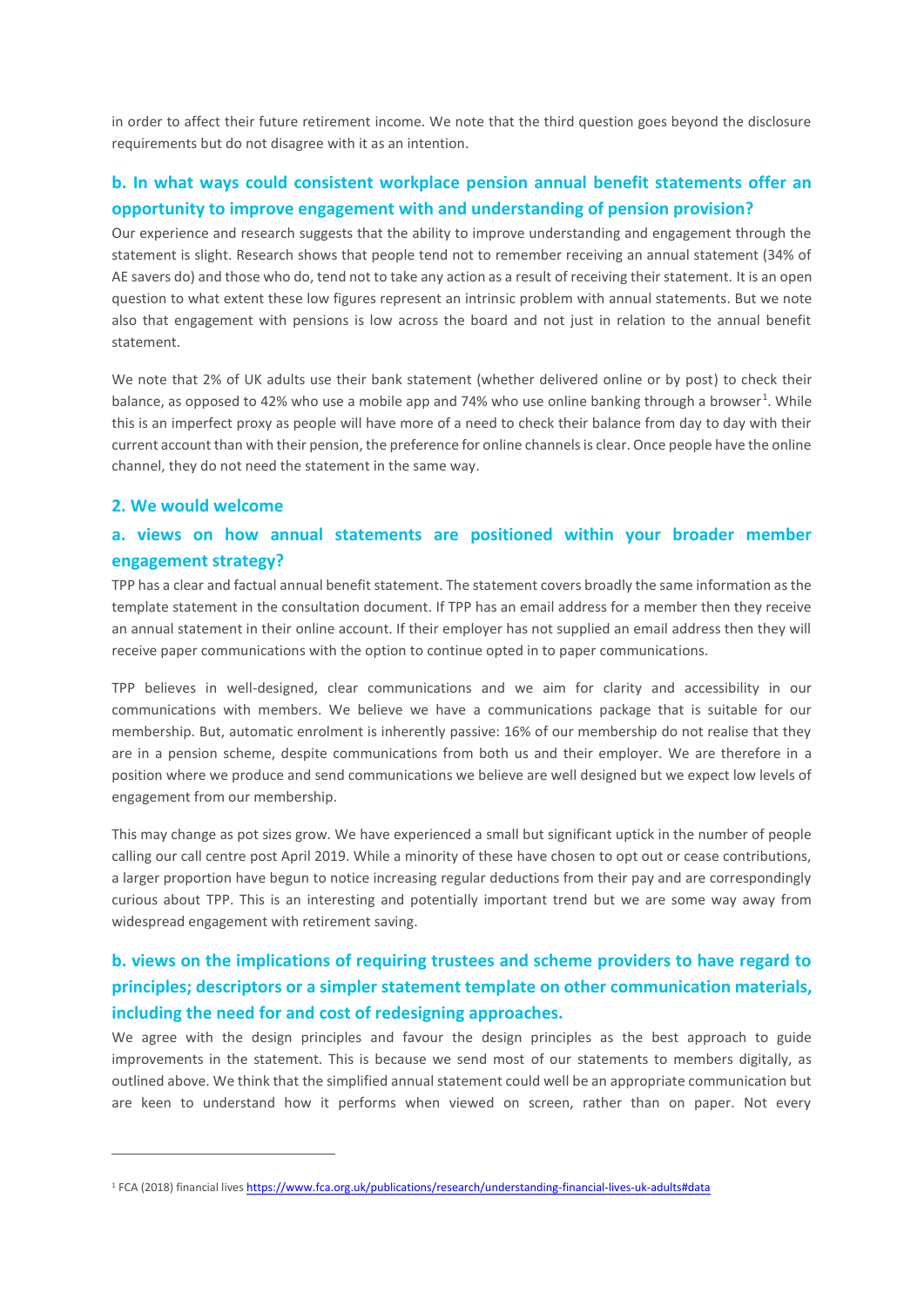communication that works well on paper also works well on screen as people tend to take in information from a screen in a different manner to from a page.

# **c. evidence/user testing about how to improve engagement/understanding which you have used to support your wider communications.**

No response.

### **Which pension schemes are in scope?**

**3. Our intended scope – does this make sense or should the scope be broadened, or narrowed? How can we achieve simplicity and consistency?**

The intended scope for the measure is appropriate.

**4. We would welcome your views on the length of statements:**

### **a) Short statements of two pages in length have been proposed. What evidence can you provide where the adoption of this approach has been beneficial? In what ways? For whom**?

TPP has a two page statement. It is possible to place the relevant information on two pages provided that the only benefits being offered are pure money purchase and there are no other complicating factors. That might include particular complexities in the way members' funds are invested.

#### **For trustees and scheme providers:**

### **b) Are your statements typically longer, or shorter, than two pages? How many pages are your statements in total?**

TPP's statement is two pages long.

## **c) What strategies have informed the design and length of your annual statements? What feedback, if any, has been sought? What changes have been made to improve the usability of statements? What future changes are planned?**

We believe that we have a clear and usable statement. We do not intend to update our statement at this time.

### **5. Do you agree with these principles, or are there other or additional principles that you think we should consider?**

We agree with the DWP principles.

#### **A simpler statement template**

### **We would welcome views on:**

#### **6. What do you think are the advantages or disadvantages of this simpler statement?**

The simpler statement is clear and we have seen evidence showing that it improves member recall of key pensions information. It is a good quality paper communication.

We note that the decumulation assumption is open to question, especially for those with very small pots for whom an income might not make sense. We are also unsure how it will be read on screen, as part of a task flow, outside of a research exercise. This matters to us as we deliver the majority of our statements digitally, something that enables us to keep our cost to scheme members low.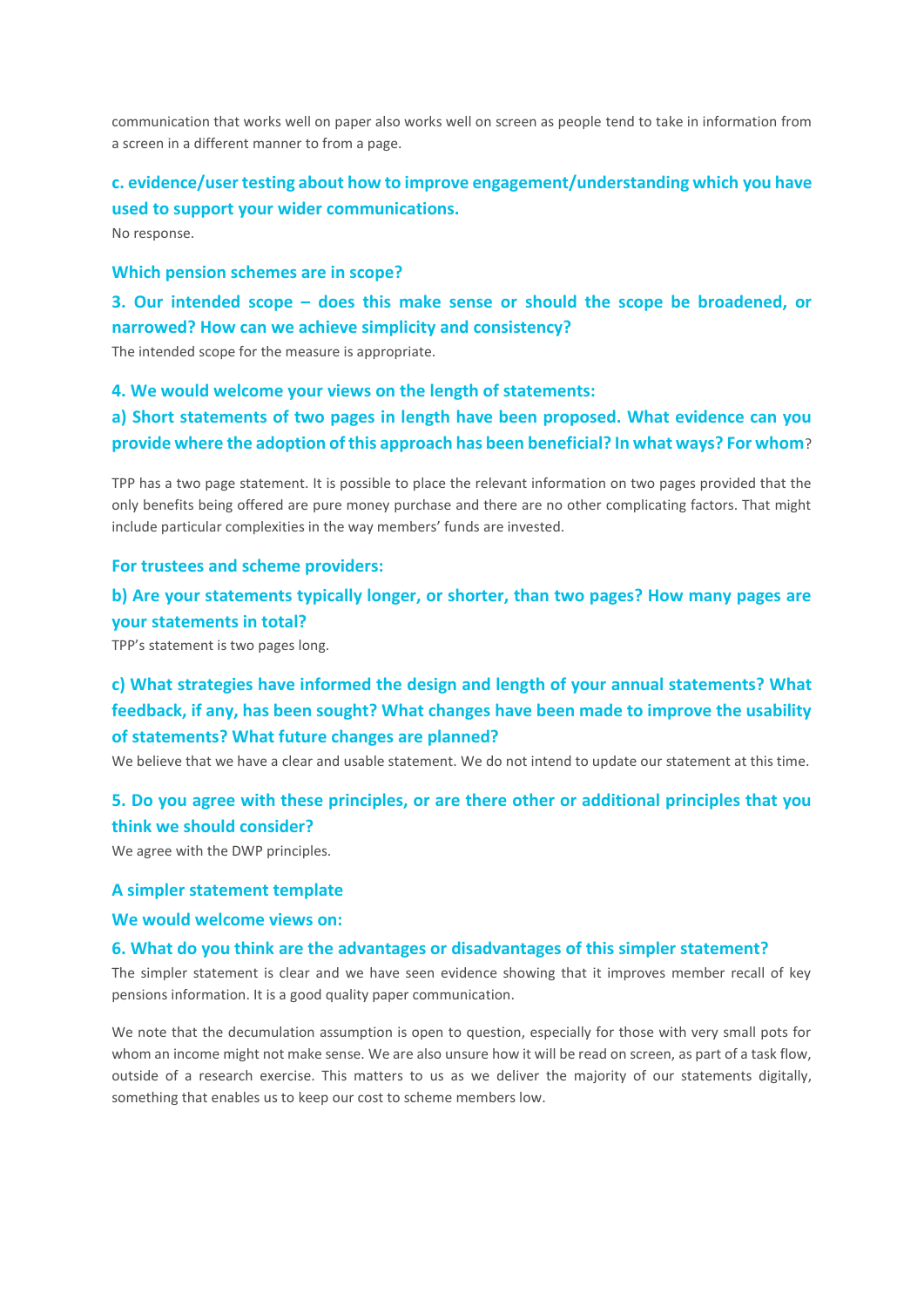### **From trustees and scheme providers, we would welcome views on:**

# **7. If you are intending to adopt this simpler statement, what is your anticipated timescale and, if you are varying the statement, where will you make changes?**

We are not planning to adopt the simplified statement at this time, although we support voluntary adoption.

### **8. If you do not intend to adopt this simpler statement on a voluntary basis, what barriers or issues have informed your thinking? For example:**

- **- Not workable for your scheme?**
- **- Implications for your other communications/products for savers?**
- **- Additional information that customers have requested that is not included in the statement? Insight from user-testing and evaluation?**
- **- Considerations around the needs of different groups?**
- **- The costs of switching? Please specify.**
- **- Value for members?**

#### **- Other?**

Although we support voluntary adoption of the simplified statement, we do not intend to adopt the simplified statement at this stage. This is for two reasons. First, we would need to understand much better how it works with our membership and, particularly, how it works online. Second, we anticipate that dashboard will revolutionise disclosure in pension schemes. We argue elsewhere in this response that there should be a review of disclosure once sufficient progress has been made on the dashboard project. It would make sense for us to review disclosure once we have a clearer idea of the statement within future post-dashboard communication approaches.

# **9. If you consider that the simpler statement is not workable for your scheme due to regulatory requirements, please explain how it would need to be varied or amended to meet those whilst still remaining within two pages.**

We think that the simpler statement complies with regulatory requirements.

# **10.Is there any information you think is currently not included, or signposted, in the statement attached at Annex A that would support the ambition to inform members and enable them to make retirement planning decisions? If so, what additional information do you think needs adding or signposting?**

We see the simpler statement as complete.

### **A design principles based approach**

**11. We would welcome your views on a design principles based approach:**

### a**. To what extent would such an approach deliver both simplicity and consistency?**

We believe that the principles articulated by the DWP in the document will lead to simpler, more consistent statements.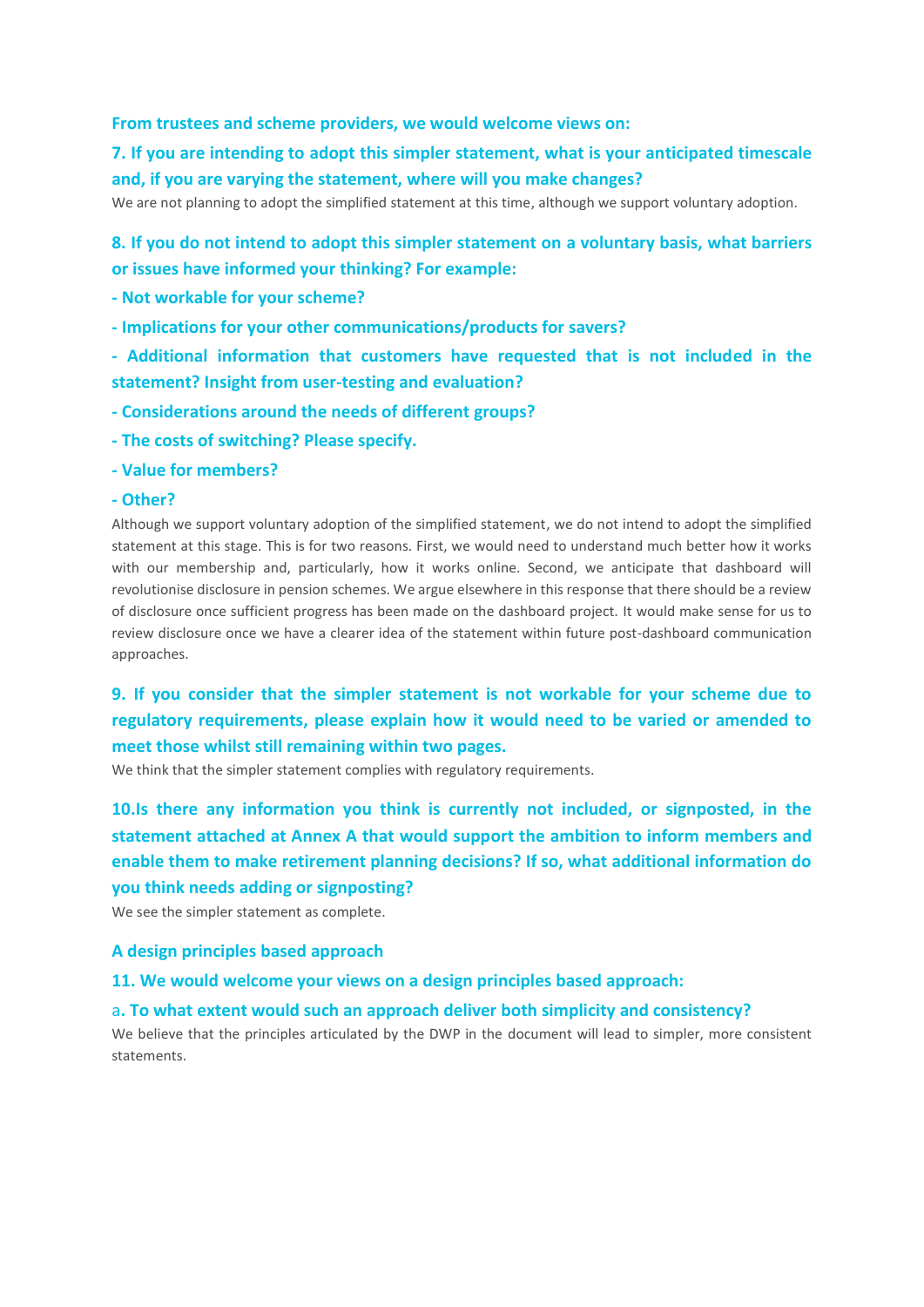# **b. Given what we say about the aim to drive simplicity and consistency, are the principles described above the right ones? If not, how could they be improved? Are there alternative or additional principles that would better achieve our aims?**

We think that the principle set is reasonable and that schemes will be able to use them to improve their annual benefit statements.

### **c. What barriers exist to adoption of the principles, and to what extent can they be mitigated? For example: design cost; member preferences; regulatory implications?**

We believe that the barriers to adoption of the principles would be comparatively slight as they are simple and high level.

### **For trustees and scheme providers:**

### **d. To what extent do your existing statements meet the principles set out above? What other principles, if any, inform your approach?**

We believe that our current statement is close to consistency with the DWP principles and would be consistent without a significant re-design.

### **e. Would you adopt principles on a voluntary basis, and to what timescale? If not, what factors would preclude this?**

We believe that our statement is already consistent with the DWP principles.

### **Descriptors**

#### **12. We would welcome your views on a descriptor-based approach:**

### **a. To what extent do you think such an approach would deliver both simplicity and consistency?**

This approach would deliver a higher degree of consistency, but not necessarily simplicity than the design principles approach. As with other more prescriptive measures, we believe that the right time for prescription would be after a full review of disclosure.

# **b. Given what we say about the aim to drive simplicity and consistency, are the descriptors described above the right ones? If not, how can they be improved? Are there alternative or additional descriptors that would better achieve our aims?**

The descriptors are sensible. We do not have concerns about the descriptor based approach, we have concerns about prescription ahead of the impact of the dashboard on disclosure becoming clear.

### **c. What barriers exist to adoption of descriptors? For example: design cost; member preferences; regulatory implications?**

For TPP the barriers to adoption relate less to cost and more to the opportunity cost of overhauling the annual benefit statement.

### **For scheme trustees and providers.**

#### **d. To what extent do your existing statements meet the descriptors set out above?**

TPP's current statement is consistent with the descriptors, save for the section on what members could do to increase the size of their pension pot.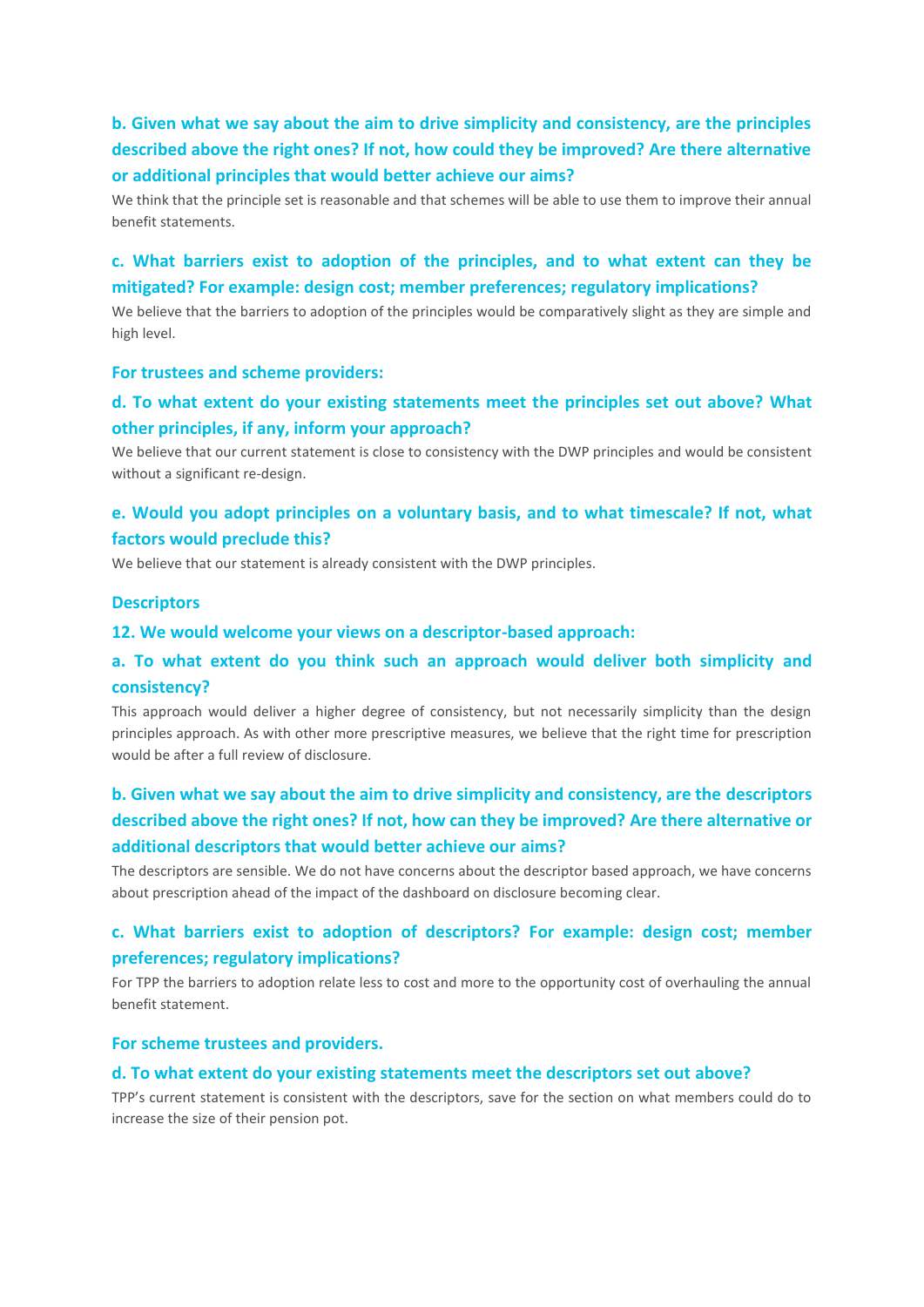### **e. Would you adopt descriptors on a voluntary basis, and to what timescale? If not, what factors would preclude this?**

We do not have plans to adopt descriptors on a voluntary basis.

#### **Achieving change**

### **13. We would welcome your views on:**

### **a. the advantages/disadvantages of reliance on the voluntary adoption of a simpler statement template; design principles; or descriptors**

Although we do not plan to update our statement at this time, we support voluntary adoption of the simpler statement. Our main concern at this stage is overhauling a major aspect of our approach to disclosure ahead of the delivery of the pensions dashboard. The dashboard is likely to revolutionise the way that schemes and providers communicate with members and savers. We are not keen to devote time to overhauling the annual benefit statement ahead of understanding in more depth what the implications of dashboard are for the workplace pensions sector. For that reason, we advocate a review of disclosure requirements once the dashboard project is further advanced and it will be possible to look at disclosure in the round.

### **b. where responsibility for maintaining a template; design principles or descriptors for voluntary use should lie: with government or industry.**

We are agnostic on this point. We would only form a view if it were suggested that industry take responsibility for something that is either mandatory or quasi mandatory.

#### **c. The advantages/disadvantages of mandating an approach through statutory guidance.**

Our concerns about mandating an approach relate to timing and not to the principle of mandating a particular approach to the statement. A mandatory approach to the annual benefit statement could be a sensible outcome from a wider review of disclosure.

#### **Presentation of costs and charges: helping members identify what they've paid**

### **We propose to include individualised member pounds and pence costs and charges information on the annual benefit statement.**

#### **14. Do you agree with this proposal and its scope? If not, why?**

We think this is a sensible move over the medium term. The pensions sector needs to be able to tell members what they are being charged. It is unusual for an organisation offering goods or services not to be able to give a transparent price.

### **15. (a) What preparation is necessary by schemes to display information in this way? Would a phased approach, starting with large schemes, be beneficial?**

Schemes do not already do this because it is difficult and potentially expensive. On the transaction costs side, schemes are only just gaining good access to transaction cost data at the level of the fund with a three to six month lag. This is not the same as transaction cost data at the level of the individual. It would be possible to estimate the level of transaction costs that an individual had paid from annualised fund level data but this would remain an estimate and would only approximate the true figure. We are a considerable way away from accurate individualised transaction cost data.

Presenting a pounds and pence charge figure would be easier but there are still technical complexities. TPP takes the AMC daily, meaning that systems need to be re-configured to record the AMC as it is taken. The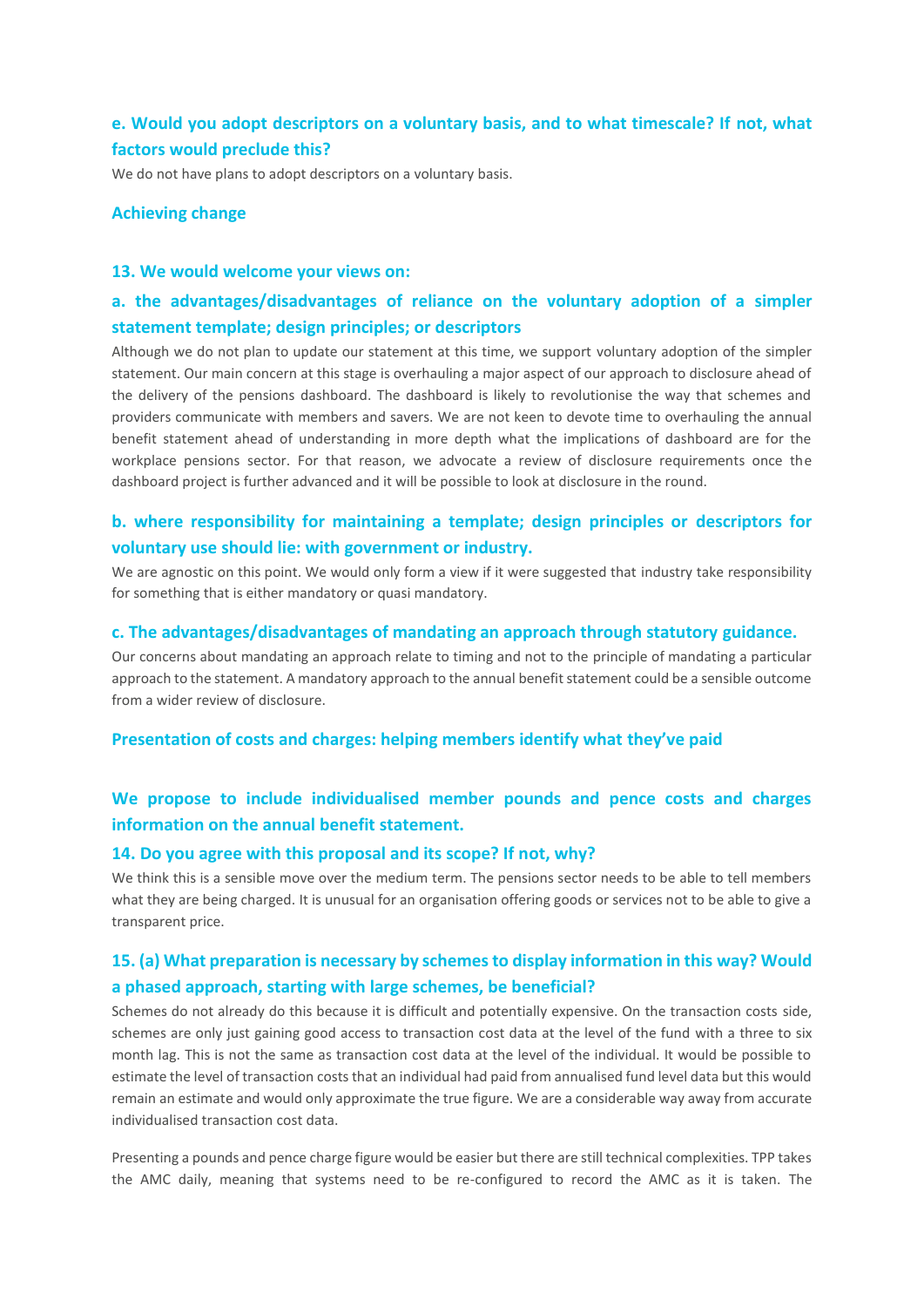administrator then needs to keep a running total of the charge taken. This is not impossible for schemes to achieve but would require significant changes to administration systems.

### **(b) Do you think there are any risks to members by doing this? If so, do you have any evidence or suggestions of how these have been or could be mitigated?**

It is important that pension schemes are able to talk about price. But it is not enough to talk about price on its own as the amount something costs is only one part of figuring out whether that thing is value for money or not. It is important that any communication to members that shows what a scheme costs them is able to devote comparable space to showing what that money has bought. Otherwise, members may assume that the money taken from them in charges is taken for no good reason. This is not likely to help build trust in the sector. It goes without saying that the flip side of this is that schemes must genuinely offer good value for money.

# **16.(a) Do you agree with separate reporting of charges and transaction costs? Do you think other data, such as the percentage of funds under management these charges represent, should be presented alongside?**

Schemes should be able to contextualise costs and charges with information showing what those costs and charges pay for such that an assessment of value for money can be made. Over the longer term, value for money metrics should be developed by the sector, as per the PLSA's report "Hitting the Target". This would help explain what costs and charges pay for.

# **(b) Do you think approximate or averaged charge and transaction cost figures should be permitted for charges as well as transaction costs. Could this impair saver confidence and decision-making, and if so, how would that risk be mitigated?**

In the short term, the use of approximate or averaged transaction cost figures is likely the only practical way forward. Schemes have only recently begun to receive transaction cost data at the fund level. Until schemes are in a position to request data at a much more granular level then it will not be possible to provide fully accurate individual level data.

### **Assumptions: helping members identify if their savings are on track**

### **Ownership and alignment**

**We propose DWP should take on ownership of the assumptions underpinning the annual benefit statement from the FRC. We propose to use a mixture of statutory guidance and regulation to set out assumptions We propose to align assumptions for the SMPI with those set by the FCA for KFIs, except where we identify good reasons for taking a different approach.**

#### **17.Do you agree with these proposals? If not, why not?**

We agree that DWP should take ownership of the assumptions but disagree with the approach taken. We suggest that further work is needed, especially regarding the equity assumption. We are concerned that a single equity assumption will encourage providers to use figures at the upper end of the range in order to ensure that their products compare favourably with those of their competitors. A high end estimate may be appropriate in respect of some categories of equity but not in all. The assumptions set should address this issue before the dashboard project develops any further.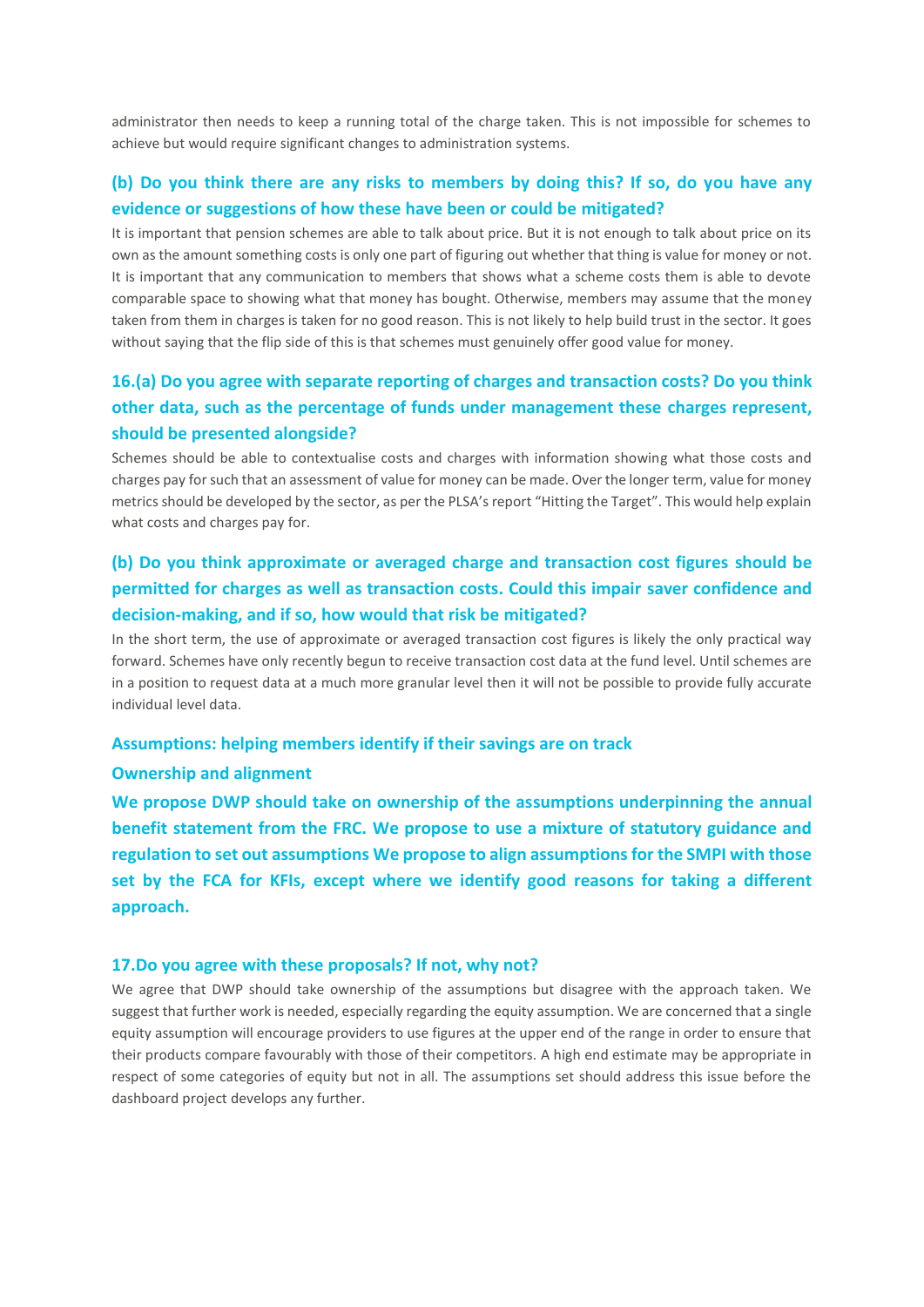#### **Assumptions**

**We've proposed the following assumptions for legislation and DWP statutory guidance on the annual benefit statement: Inflation assumptions Salary growth rates Investment growth rates Annuity assumptions 25% tax free lump sums Number and basis of projections**

### **18.Do you think these are the right assumptions for providing simple, comparable estimates? If not, why not?**

We see the need for a single set of assumptions that should underpin calculations in the ABS. We note that DWP taking over ownership of the assumption set from the FRC will effectively lock DWP into using existing government targets and forecasts. It is hard to see DWP's inflation forecast deviating from the inflation target given by HMT to the Bank of England, for example. Given the overall success of inflation targeting as a means of managing inflation, we do not see this as an issue at this time. But it should be noted for the future.

We are more concerned by the values suggested, in particular the equity assumption. This is for two reasons, first, equity covers a wide spectrum, from developed world large cap to developing world micro cap. The expected volatility from each of these is different and it is hard to subsume each within a single "equity" category.

Second, we think that a range up to 7% is not the right figure. This is because schemes and providers, once the dashboard is a reality, will have a commercial incentive to use figures at the upper end of the range in order to ensure that their investment solution compares favourably with those of their competitors. That may come at the expense of accuracy. One way to resolve that could be a greater range of equity assumptions reflecting the wide range of categories of equity, paired with fixed assumptions rather than a range.

This area would benefit from further thought in relation to both issues. There is no time pressure on this and it is important to design something that works for the annual benefit statement and also for the dashboard.

#### **Costs of transition**

**Simpler annual statements**

**19.We would welcome your views on:**

**a. The possible initial costs of moving to each of the three options in terms of redesign and delivery of existing statements. Do you have plans to update your statement, and if so, when do you currently plan to do that? To what extent, could these changes be incorporated into existing or planned work?**

We do not plan to update our statement at this time.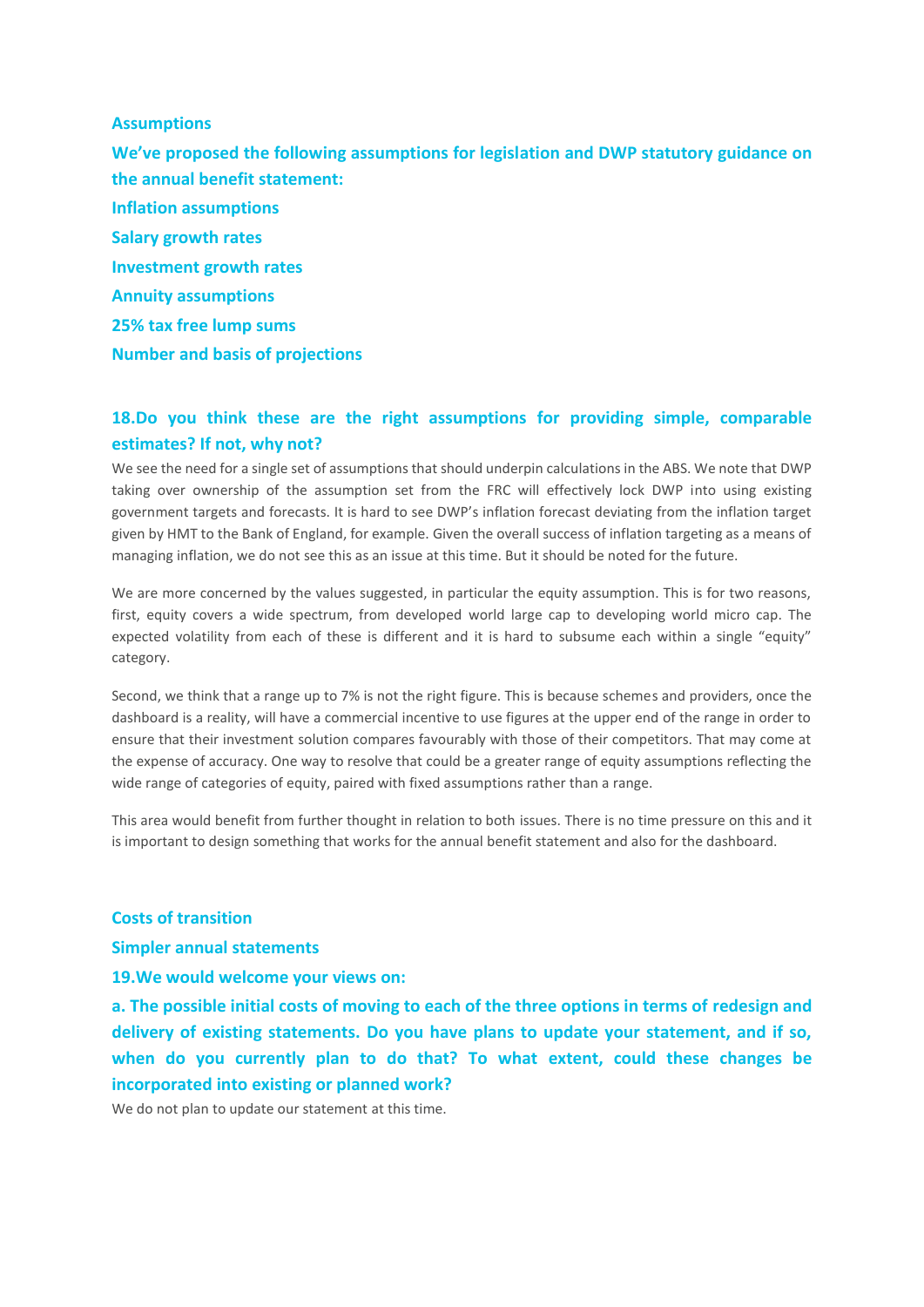# **b. For each of the options, is the ongoing cost of providing the information required anticipated to be lower, or greater, than with existing statements?**

We anticipate the cost of providing the information to be similar.

# **c. What do you anticipate will be the one-off and ongoing impact of redesigning your statements (and associated materials)? Where costs are incurred, would you expect them to be absorbed, passed on to employers, or passed on to individual members.**

Unlike other providers we only issue a single statement. The costs of redesigning our statement are therefore lower than for others. The main issue for the People's Pension is the opportunity cost of working on the annual statement. Time and resources spent updating the statement is time that cannot be spent improving another aspect of the scheme.

As a non-profit that does not distribute a surplus, we have no option but to pass any costs incurred to members. This makes us reluctant to develop the scheme in ways that are not clearly in the interests of the scheme membership.

### **d. What are the cost implications for established and future research and evaluation approaches?**

A simple test and learn approach intended to understand comprehension of a new statement, based on in-depth interviews would cost somewhere between £20,000-£30,000 per wave. If the design of the statement were fit for purpose in the first instance, it might only require one wave of interviews. If not, it would likely require further waves of research to refine the statement.

**e. Where you have developed simpler statements on the basis of feedback from recipients, do you have any cost/benefits analysis or research which shows: - the impact on individuals in terms of the time spent/saved on reading the statement or through increased understanding of the content and/or of increased saving in response to any call for action to save more?**

No response.

**f. If you have adopted the simpler statements at Annex A do you have any cost/benefits analysis or research which shows the impact on individuals in terms of the time spent/saved on reading the statement, understanding of the content, and/or of increased saving in response to any call for action to save more?**

No response.

### **20. We would welcome your views on the initial and ongoing costs of incorporating information on costs and charges into annual statements.**

As we noted earlier, schemes will need to build the functionality to record the AMC as it is taken and keep a running total. Schemes will need a means of getting individual level costs from asset managers. We assume that asset managers will simply pass the cost of achieving this back through to the customer in the AMC. It is difficult to give an estimate for either figure but anticipate this being a mid-sized IT build for a large scheme with corresponding costs.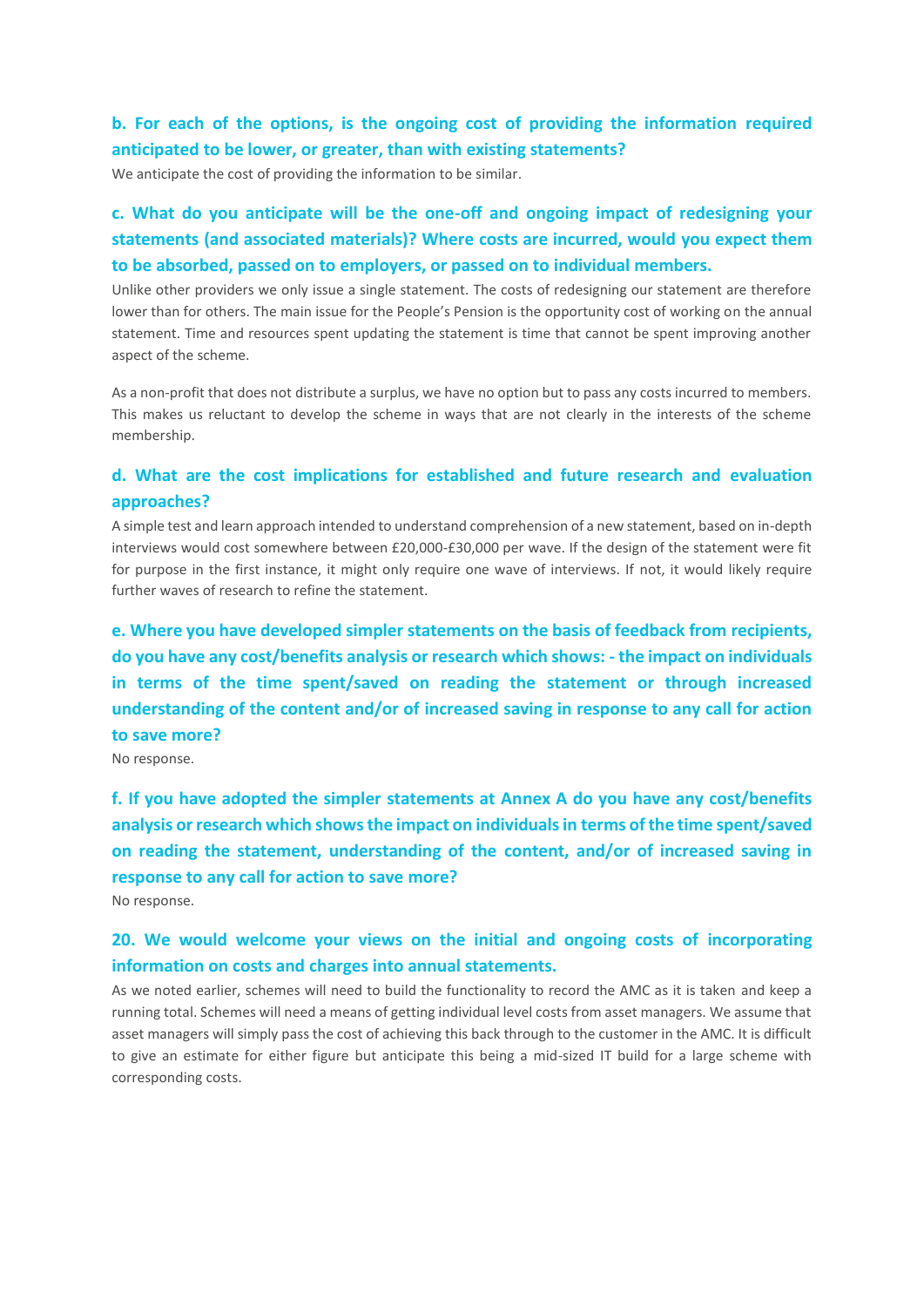### **21.We would welcome your views on the initial and ongoing costs of adopting the standardised approach to assumptions set out in paragraphs 64-65 above.**

We would see the costs of adopting the standardised assumptions as slight. We do not feel, though, that the proposals are ready for implementation and suggest that the equity assumption in particular requires further work.

#### **Impact on innovation and Pension Dashboards**

**22.We would welcome your views on:**

**a. the relationship between each of the options presented in this document, and the flexibility to respond to or harness future innovations in the way that people receive and access information, whether in hard copy or in digital form.**

No response.

**b. the relationship between each of the options presented in this document and the future development of Pension dashboards, including data standards. The implications for schemes on a need to amend/update their data for Pension dashboards alongside any future requirement to simplify their pension statements.**

The way that information is best presented on screen is very different to the way that it is best presented on paper. This is particularly true if information is presented on a mobile device as opposed to a traditional desktop PC and browser. There are numerous differences but, especially with mobile, the volume of text may need to be reduced and the layout of the information substantially altered.

We would anticipate dashboards adopting a "blank piece of paper" approach when it comes to displaying pensions information. Obviously, dashboards will present much the same information but we anticipate that it will be presented in a different manner to the simplified statement.

#### **How can we encourage people to open statements?**

#### **23. We would welcome your views on:**

### **a. what are the potential benefits or downsides of using a single, standardised, colour of envelope when sending statements to members in terms of driving engagement?**

We are not aware of any research on the matter. We suggest that if the DWP intends to pursue this approach then it conduct research into the proposal. It seems plausible that it would require not just a single standardised envelope in order to drive greater awareness but a massive co-ordinated marketing campaign intended to raise awareness of what the coloured envelope signifies and contains. It seems likely to us that any benefits to the Swedish model of engagement derive more from a large annual marketing exercise than from the orange envelope approach by itself.

# **b. what the benefits of a 'statement season' would be in terms of raising awareness of the importance of statements and pension saving for individuals, and as part of normalising pension saving?**

We deliberately avoid having a statement season for logistical reasons. It is not practical to send hundreds of thousands of statements at once and we do not believe that there are benefits to the simultaneous sending of statements. This is why we send statements shortly after a member's birthday.

We further note that in February this year the Swedish Pensions Agency announced that it was considering withdrawing the orange envelope approach in favour of an approach geared to driving people to the